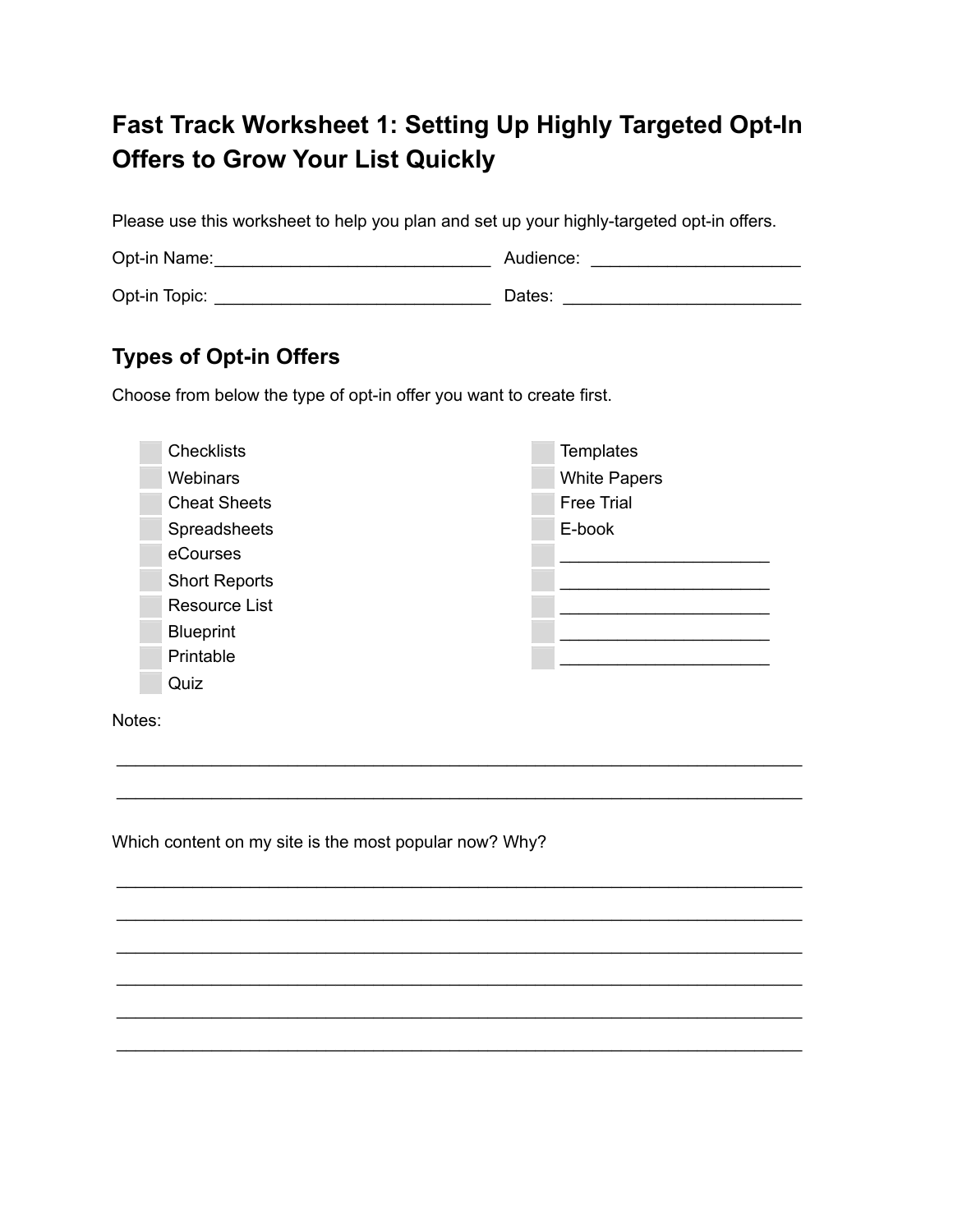Create an audience persona or profile for your ideal client looking at your most popular content right now. Describe the person you're creating the opt-in for.

Based on the website content you're creating the opt-in for, what problems come up that could be solved with a freebie offer? List three, and then narrow it down to one.

Based on the above what is something you can educate your current viewers on more fully? Remember to relate it to the content you'll match the opt-in offer with.

Go to your social media platforms where your audience hangs out and note the questions they ask. Make a list of their questions and problems. Note how you can help them with content, and then create opt-ins that will make it even more useful?

How will you make your opt-in visually appealing to your target audience?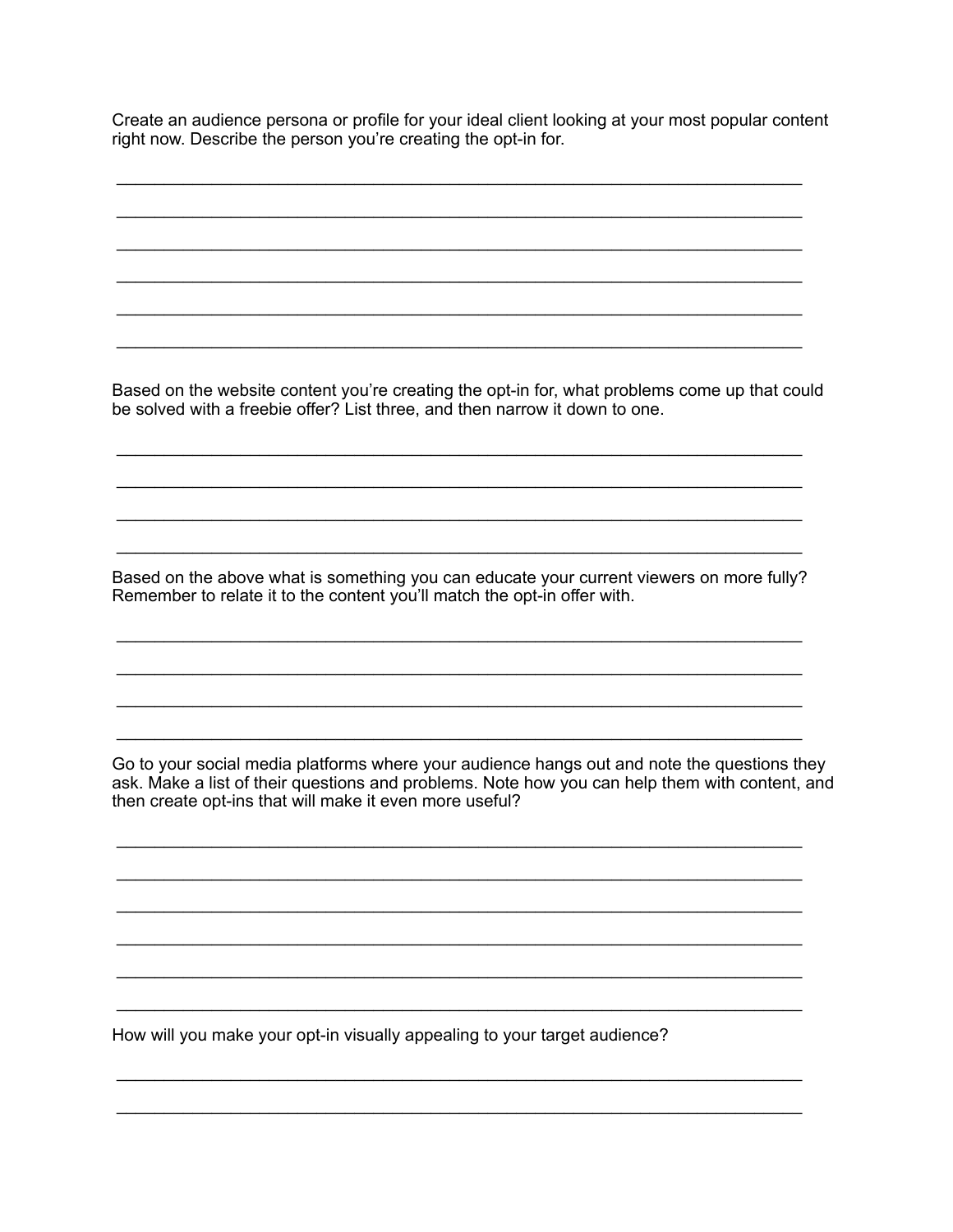Make a landing page, thank you page, and download page for each opt-in offer. Describe the technology you plan to use to accomplish this.

How many entry points can you identify for your various opt-ins? Name the places below. (Hint: sidebar, in-content...)

Which technology have you identified to use for the opt-ins? Why?

Write down a list of 7 to 10 email titles to include in your follow up series based on the opt-in offer you're creating.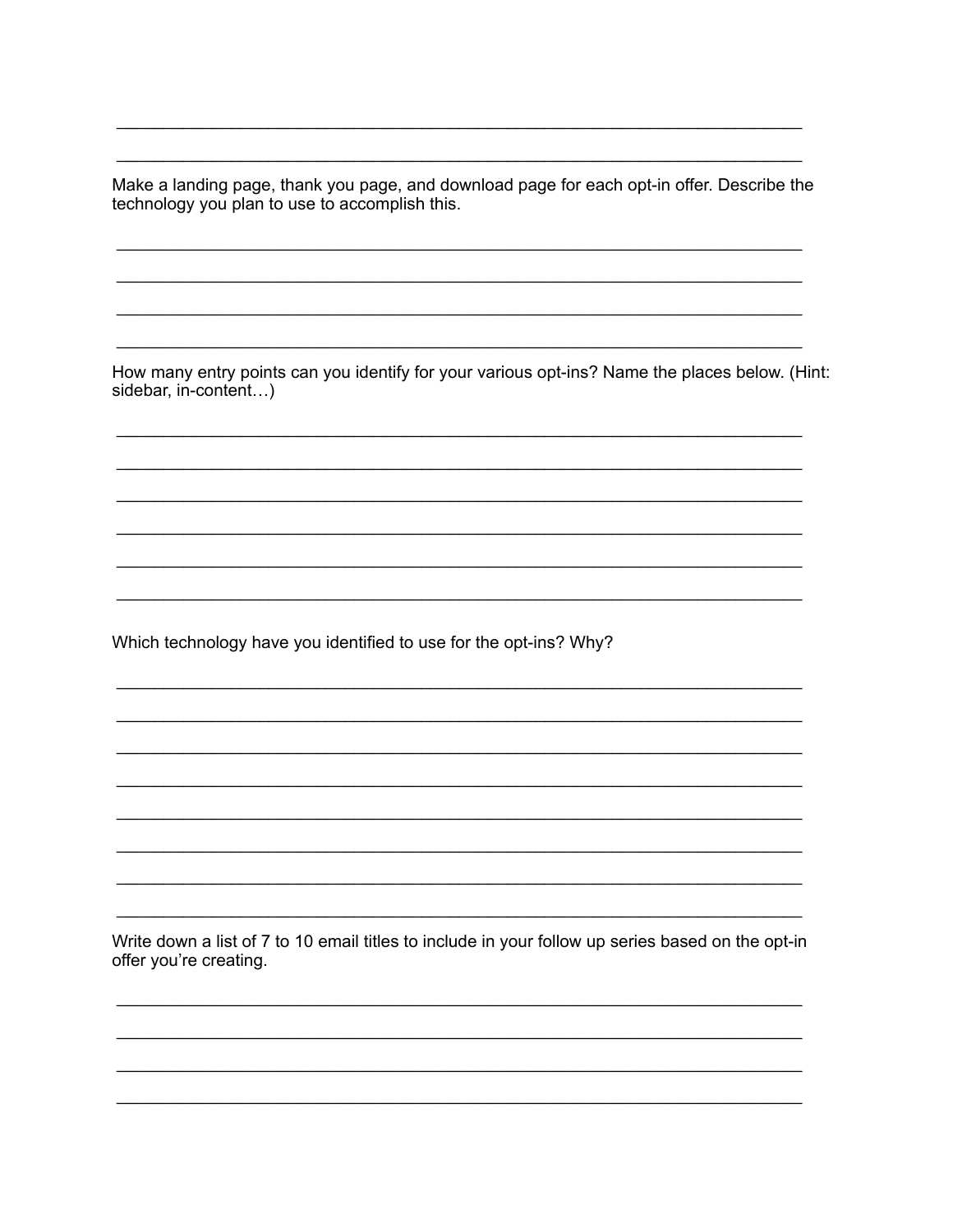Identify the method you'll use to distribute your follow up series.

,我们也不能在这里的人,我们也不能在这里的人,我们也不能在这里的人,我们也不能在这里的人,我们也不能在这里的人,我们也不能在这里的人,我们也不能在这里的人,我们也

 $\overline{\phantom{0}}$